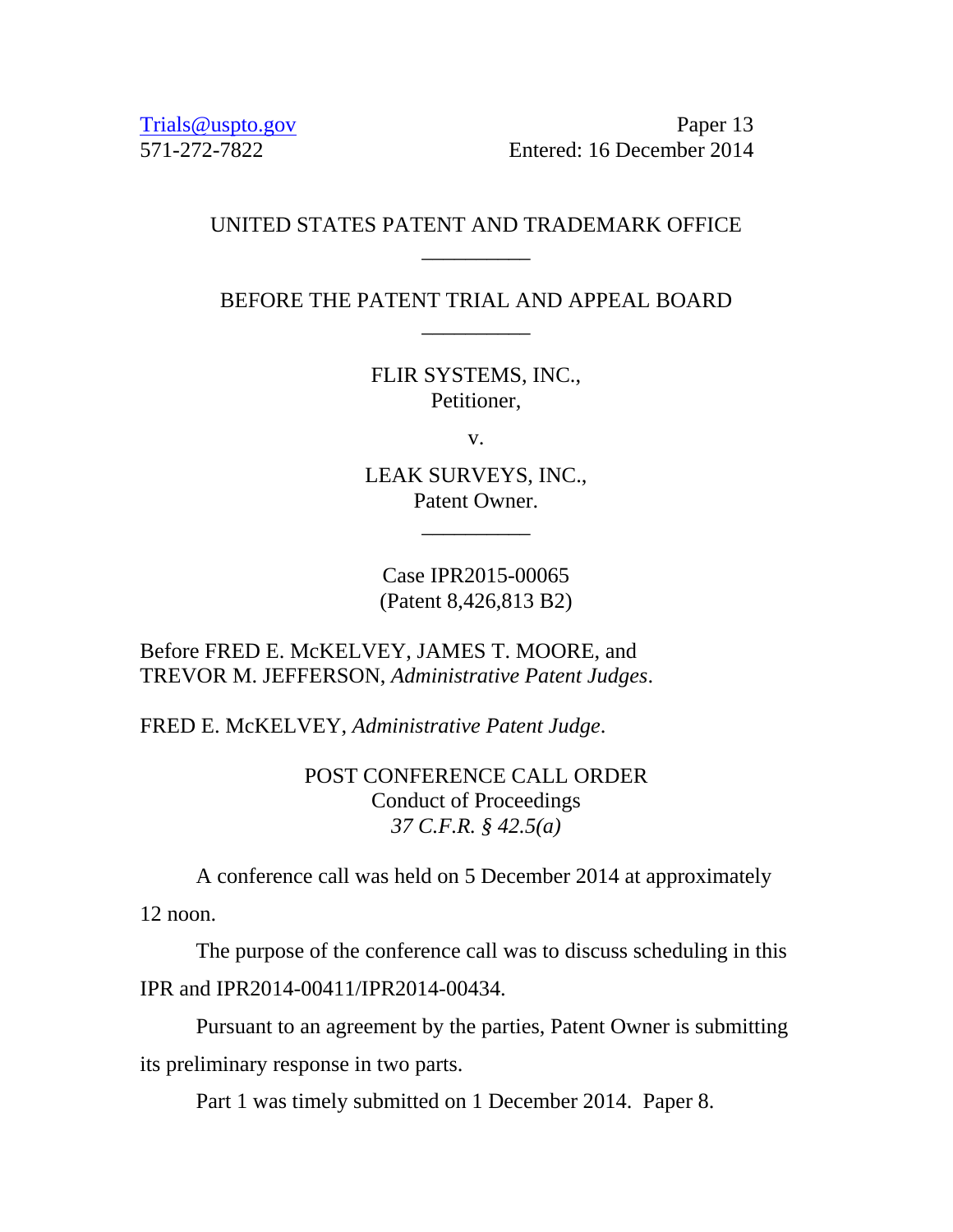In Part 1, Patent Owner raises four arguments why an *inter partes* review should not be instituted.

The four arguments are:

 (1) Petitioner is improperly used the Board's institution decision in IPR2014-00411/00434 as a "road map" in presenting its petition in IPR2015-00065. Paper 8, pages 1-11.

 (2) The petition presents redundant grounds. Paper 8, pages 11-12.

 (3) Petitioner is "estopped" from seeking an inter partes review in light of our decision to institute in IPR2014-00411/00434. Paper 8, pages 12-13.

 (4) Petitioner is statutorily time barred because a fee was not timely paid. Paper 8, pages 13-15.

The Road Map Argument

 In determining whether to institute an *inter partes* review, the Director may take into account whether "the same or substantially the same prior art or arguments previously were presented to the Office." 35 U.S.C. § 325(d).

 The Director has delegated to the Board a determination of whether an *inter partes* review should be instituted. 37 C.F.R. § 42.4(a).

 Because § 325(d) uses the language "may," the Board has discretion as to whether an *inter partes* review should be instituted or not instituted based on possible use of the same or substantially the same prior art previously presented in IPR2014-00411/00434.

 It is true in this case that the prior art relied upon in the petition in this IPR considerably overlaps that urged in IPR2014-00411/00434.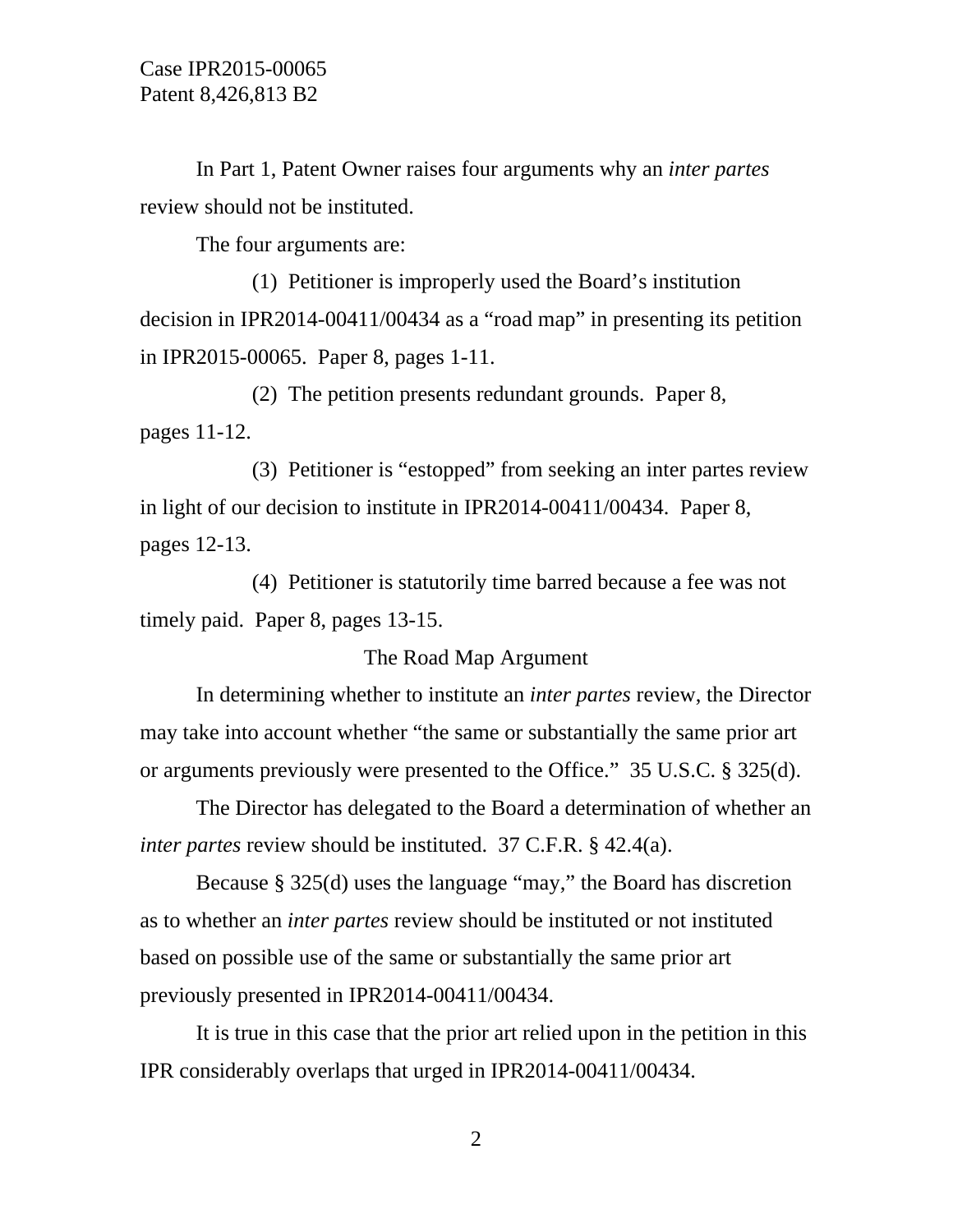However, as a table on pages 2-3 of Part 1 reveals, the manner in which the prior art is combined differs.

 In IPR2014-00411/00434, we found that Kulp did not describe a claimed limitation and therefore declined in institute an *inter partes* review trial based on Kulp.

We found, however, that the Merlin Brochure described that limitation and instituted an *inter partes* review Trial based on the Merlin Brochure.

A combination of Kulp with the Merlin Brochure presents a question not addressed in determining whether to institute an *inter partes* review trial in IPR2014-00411/00434.

While we are unable at this time to determine whether on the final record the combination will ultimately render obvious the claims being challenged, the combination of Kulp and the Merlin Brochure facially is more likely to lead to a conclusion that Petitioner can meet the standard set out in 35 U.S.C. § 314(a).

 At this point, however, we do not have Patent Owner's preliminary input on the combination of prior art proposed by Petitioner.

 Assuming *arguendo* that Petitioner used our previous decision as a "Road Map," and no other regulatory or statutory hurdles exist, there is nothing inherently wrong in doing so provided a second petition is filed prior to any time bar.

We do not perceive much more work on our part under the facts of this case.

Nor do we perceive significant more work for the parties.

3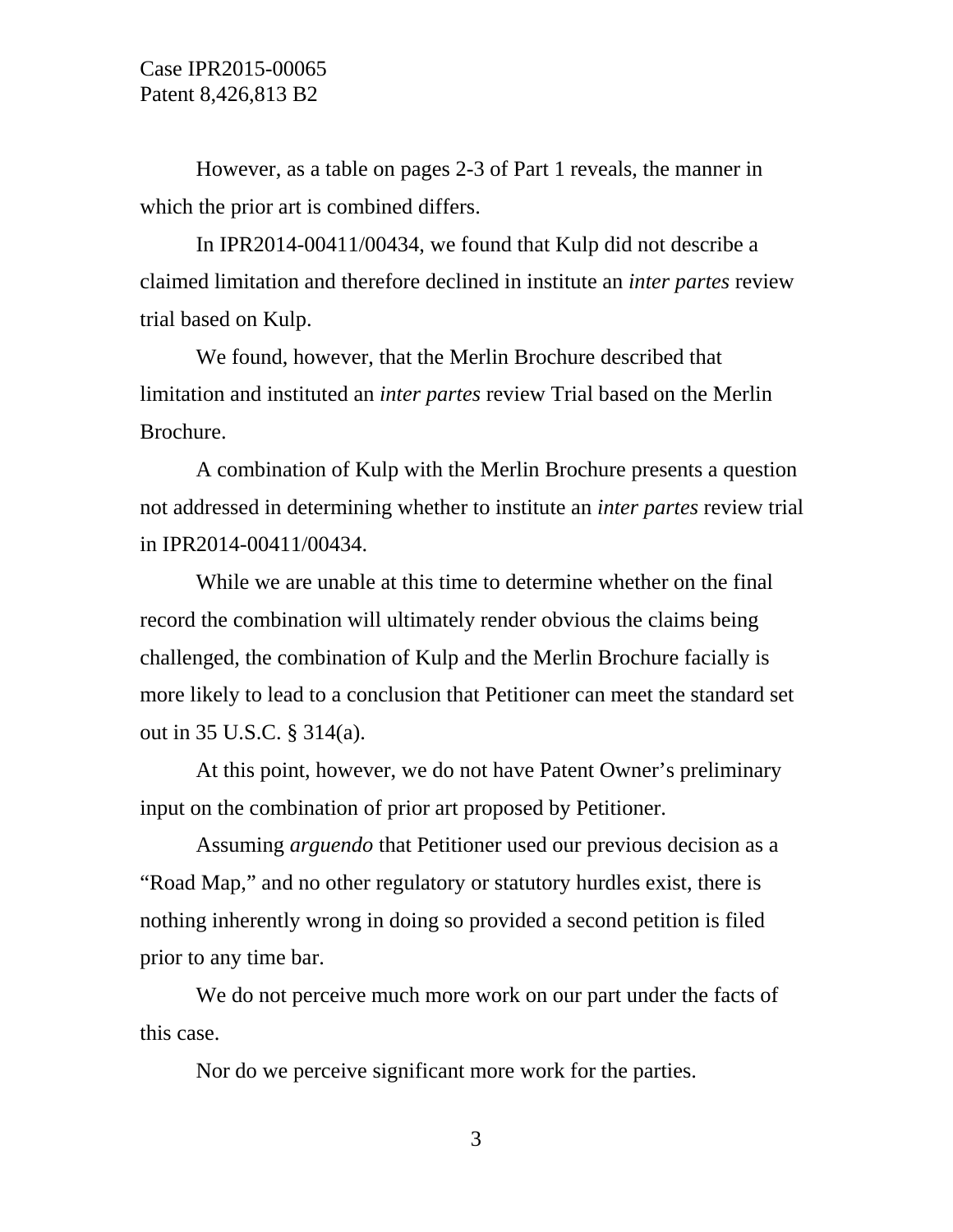-

In this case, it is our understanding that the witnesses to be called in this IPR (if instituted) would be the same as those to be called in IPR2014-00411/00434.

 The parties' analysis of the references relied upon and our analysis of the prior art would be the same.

 A single oral argument can be scheduled for both this IPR (if instituted) and IPR2014-00411/434.

 Decisions in IPR2014-00411/00434 and this IPR (if instituted) can be rendered on the same day, and in fact if an IPR is instituted, the times for taking action in this IPR will be those already set in IPR2014-00411/00434.

 On balance, and for the reasons given, we exercise our discretion to further consider the petition in this particular case notwithstanding Petitioner may have used our prior decision as a "Road Map."

## Redundant Grounds

 The Patent Owner raises a plausible basis for not instituting based on Petitioner's having raised redundant grounds of unpatentability.<sup>1</sup>

 Various alternate combinations of prior art said to be relied upon by Petitioner are revealed in the table on pages 2-3 of Part 1.

 Upon consideration of Patent Owner's Part 2, it may become clear that Petitioner is in fact raising redundant grounds.

<sup>&</sup>lt;sup>1</sup> We note that Patent Owner talks in terms of "invalidity." Paper 8, page 5, line 8. We caution both parties that in an IPR the issue is "patentability" not "invalidity." The standards for holding a patent invalid differ from those applicable to IPR proceedings. We urge the parties to refer to "patentability" and not "invalidity."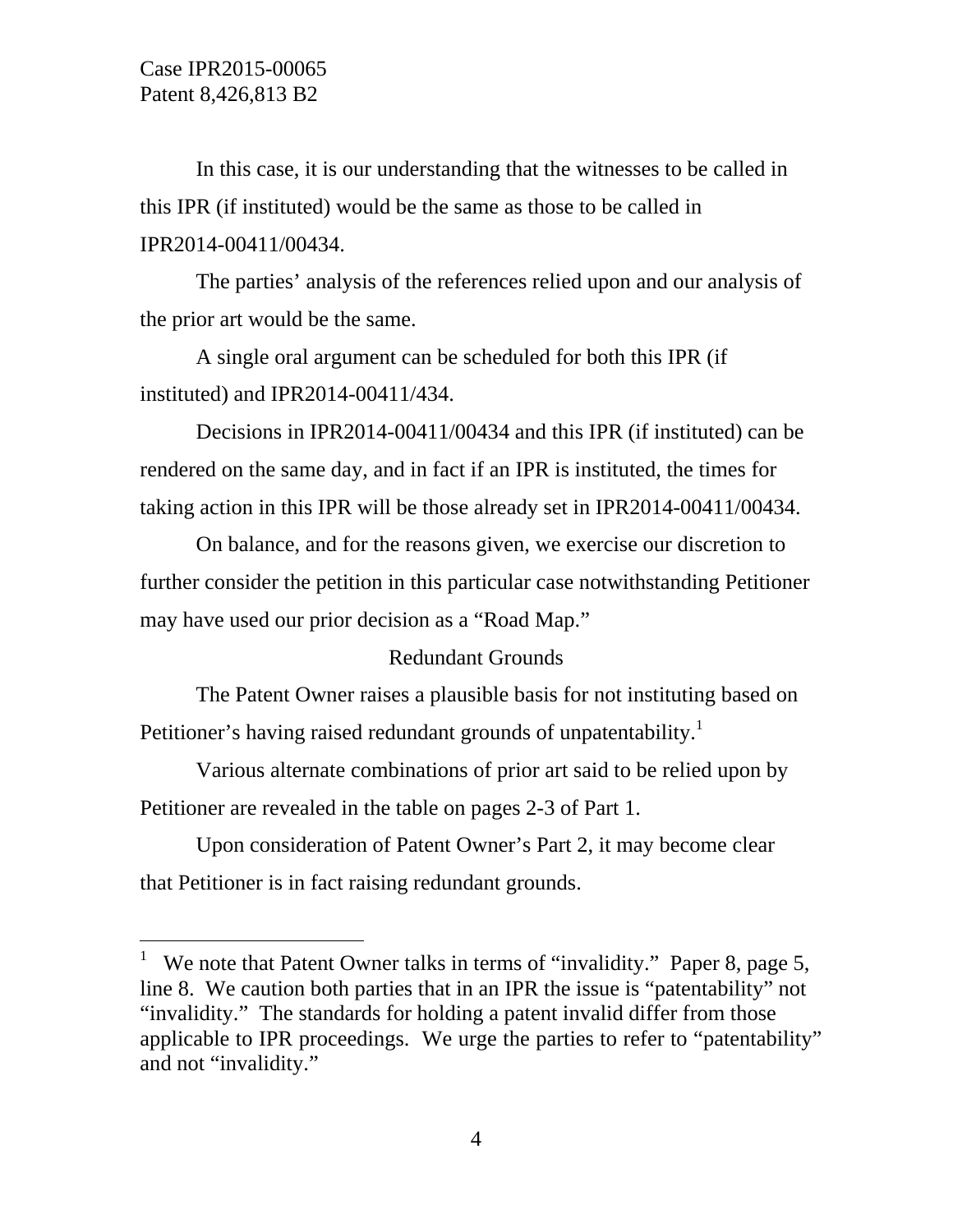If so, we are in a position to institute based on some grounds and not others.

 The time for us to make that analysis is upon review of Patent Owner's Part 2.

## Estoppel

 Patent Owner's basis for estoppel appears to be 35 U.S.C. § 315(e)(1). Paper 8, page 13.

Section  $315(e)(1)$  estops a petitioner from raising in the Office any ground of unpatentability that was raised or could have been raised in an IPR after a *final written decision* is entered.

 A final written decision is not the same as a decision to institute an IPR or not institute an IPR.

No final written decision has been entered in IPR2014-00411/00434.

Accordingly,  $\S 315(e)(1)$  has no applicability in this IPR at this stage of the proceeding.

Estoppel is not a ground for declining to institute an IPR in this case.

Time Bar Due to Non-payment of Fee

Patent Owner suggests that Petitioner is time barred because

Petitioner did not timely pay an appropriate fee.

 The USPTO records reveal that, when the petition was filed, Petitioner paid for 15 claims--\$23,000.

 However, because all challenged claims dependent directly or indirectly from independent claim 1, Petitioner was required to pay for 16 claims—or \$23,400.

5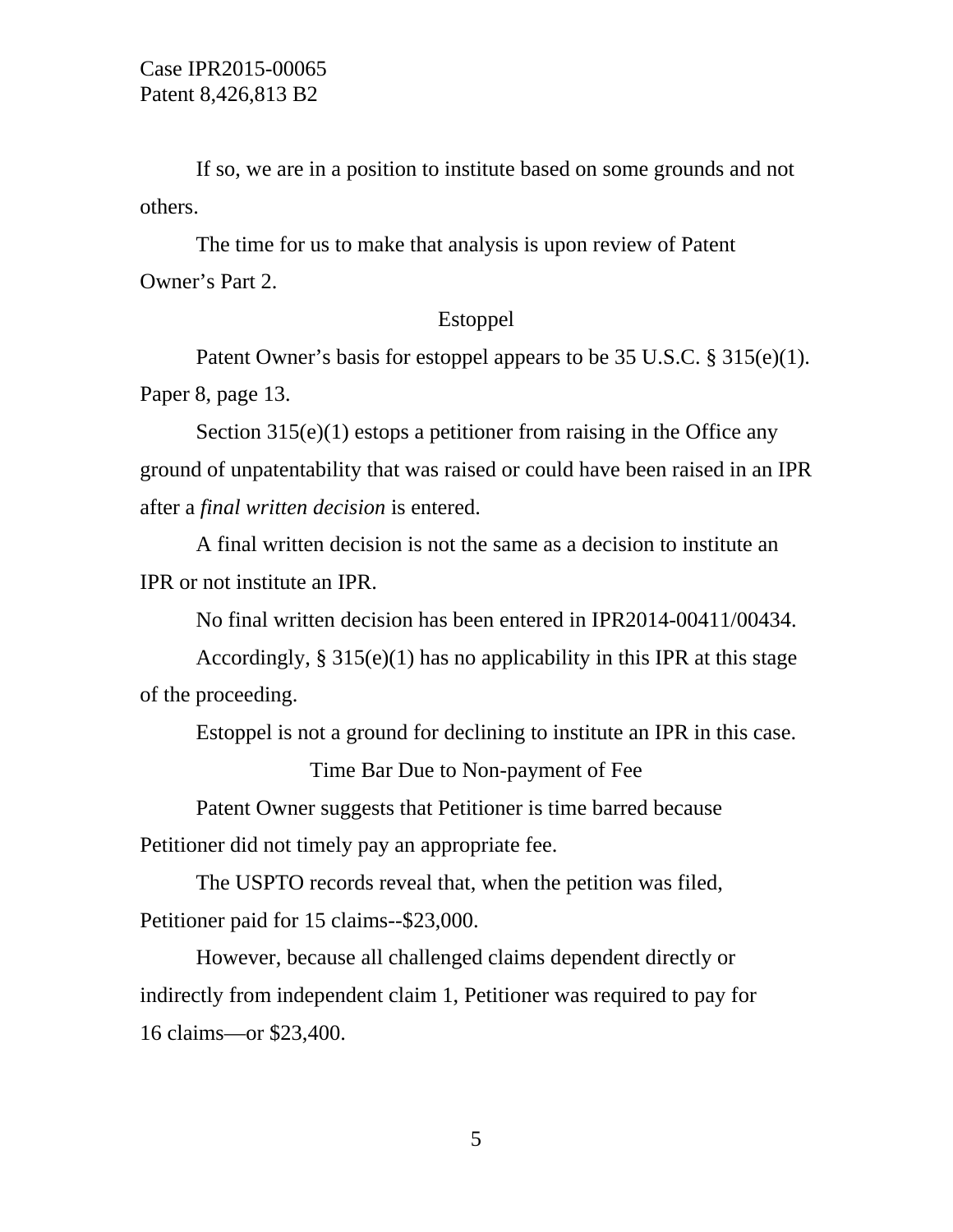The \$400 fee was paid after a one-year time bar from service of a complaint against Petitioner was accomplished.

Hence, Patent Owner reasons the entire fee was not timely paid.

 The fee issue was discussed at considerable length during the conference call.

 Petitioner was advised that it could withdraw a dependent claim for its challenge.

Petitioner indicated that it would withdraw one claim.

Patent Owner maintained that it is too late to withdraw a claim.

 As a result of the discussion, and to develop a record, Patent Owner was authorized to file a paper addressing the "fee issue." The paper was timely filed on **12 December 2014**. Paper 11.

 Petitioner was authorized to file a response. The response is due on or before **19 December 2014**.

The response has not yet been filed.

 The time to evaluate the fee issue is after the paper and response are filed.

 Because we indicated to the parties during the conference call that a discussion on Patent Owner's Part 1 would be issued shortly so as to permit Patent Owner to evaluate what it might present in its Part 2, we will defer further consideration of the fee issue to a future date.